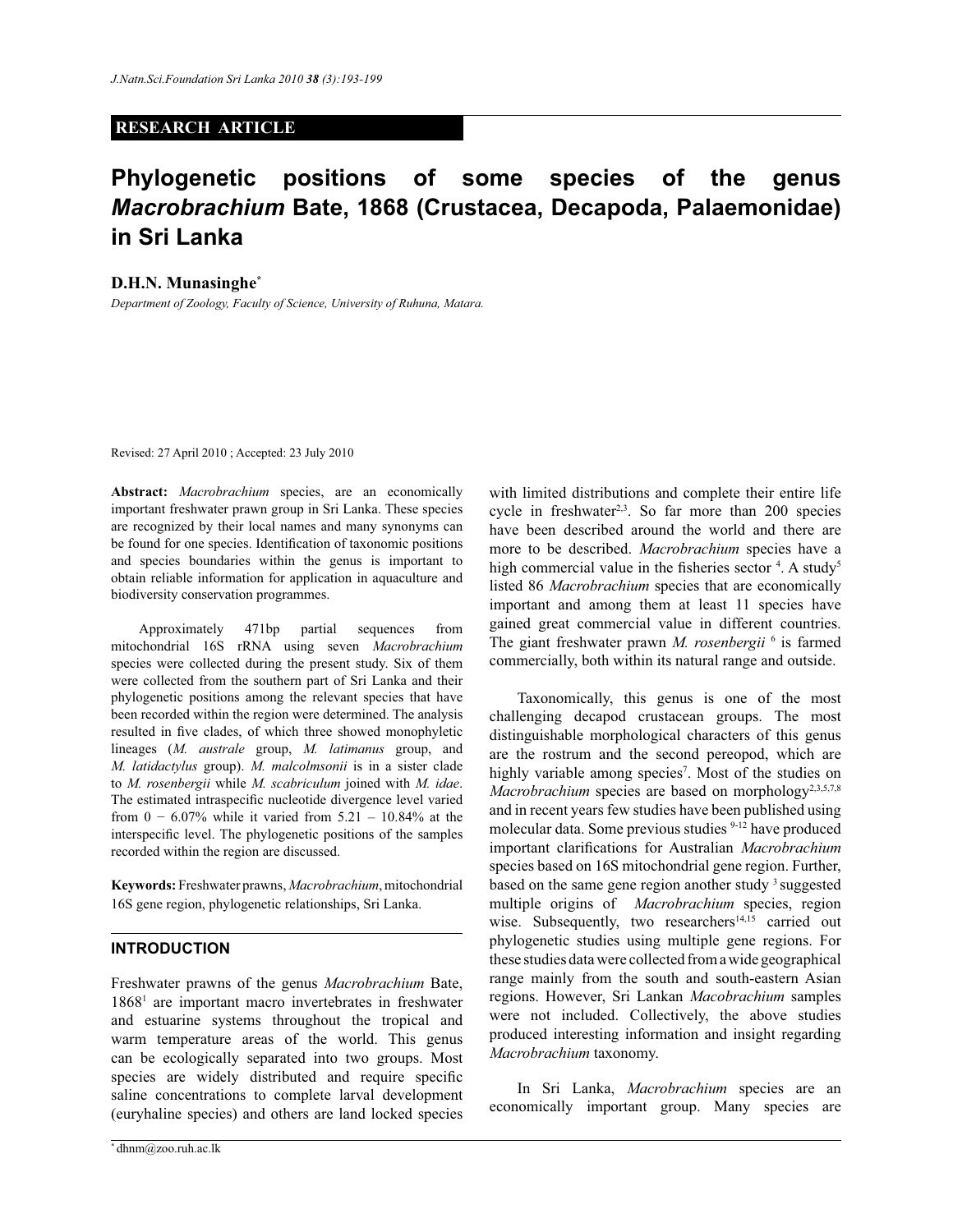recognized by their local names and many synonyms can be found for one species, which makes studies more complicated. Therefore, identification of species boundaries within this genus is important to obtain information for applications in aquaculture and biodiversity conservation.

 Two detailed taxonomic studies are recorded from Sri Lankan *Macrobrachium* species. One study<sup>16</sup> described six species from different geographic locations and the other<sup>8</sup> described twelve species collected from all over the country. However, these recorded species are only briefly described and their morphological characters are not properly illustrated using figures. To date no taxonomic studies at molecular level have been conducted with this genus in Sri Lanka. Therefore, the objective of the present study was to collect partial sequences of mitochondrial 16S ribosomal gene region from seven *Macrobrachium* species collected mainly from the southern part of Sri Lanka to determine their phylogenetic positions among the relevant species that have been recorded within the region.

## **METHODS AND MATERIALS**

Seven *Macrobrachium* species were identified based on morphological features<sup>4</sup> and used in this study. Among them 6 species (*M. rosenbergii*, *M. scabriculum*<sup>17</sup> , *M. idea*<sup>17</sup> , *M. australe*<sup>18</sup> , *M. latimanus*<sup>19</sup> and *M. latidactylus*<sup>20</sup>) were collected from the southern part of Sri Lanka mainly from the streams and small rivers of 2 major river basins: Nilwala and Walawe. *M. malcolmsonii*<sup>21</sup> was collected from the Gal Oya river system in the eastern part of Sri Lanka (Figure 1). Three to four specimens from each species were used to extract DNA. Reference samples were stored at the Department of Zoology, University of Ruhuna, Matara for further studies. Sampling localities are given in Table 1.

 DNA was extracted using the easy DNA extraction kit (QIAGEN, USA). A fragment of the 16S rRNA mitochondrial gene was amplified by Polymerase Chain Reaction (PCR) using primers 1471- 5'CCTGTTTANCAAAAACAT3' and 1472-

**Table 1:** Sampling localities and gene bank accession numbers for sequences

| Species (abbre:) | Location                 | Sample code | Genbank accession numbers |
|------------------|--------------------------|-------------|---------------------------|
| M. rosenbergii   | Sri Lanka <sup>1</sup>   | SriA        | FJ595480*                 |
| (M. rose)        | Sri Lanka <sup>1,2</sup> | SriB        | FJ595481*                 |
|                  | India                    | Ind         | DQ004836                  |
|                  | Thailand                 | Tha         | AY203908                  |
|                  | Papua New Guinea         | Pap         | AY203906                  |
|                  | Australia                | Aus         | AY203918                  |
| M. malcolmsonii  | Sri Lanka <sup>3</sup>   | Sri         | GU987055*                 |
| (M.malc)         | India                    | Ind         | AY730050                  |
| M. scabriculum   | Sri Lanka <sup>1</sup>   | Sri         | GU987059*                 |
| (M.scab)         | India                    | Ind         | AY730055                  |
| M. idea          | Sri Lanka <sup>1,2</sup> | Sri         | GU987058*                 |
| (M.idae)         | Taiwan                   | Twn         | DQ194930                  |
|                  | Australia                | Aus         | AY282777                  |
| M. australe      | Sri Lanka <sup>1</sup>   | Sri         | GU987057*                 |
| (M.aust)         | Philippine               | phi         | DQ194905                  |
|                  | Taiwan                   | Twn         | DO194904                  |
|                  | New Guinea               | <b>New</b>  | DO681290                  |
| M. latimanus     | Sri Lanka <sup>1,2</sup> | Sri         | GU987056*                 |
| (M.lati)         | Japan                    | Jap         | DQ194938                  |
|                  | Taiwan                   | Twm         | DO194936                  |
|                  | Philippine               | Phi         | DO194937                  |
| M. latidactylus  | Sri Lanka <sup>1</sup>   | Sri         | GU987060*                 |
| (M.latid)        | Taiwan                   | Twn         | EU493140                  |
|                  | Thailand                 | Tha         | DQ194946                  |
|                  | Philippine               | phi         | DO194945                  |
|                  | China                    | Cha         | DO194943                  |
|                  | Malaysia                 | Mal         | DO194944                  |
| Palaemon         |                          |             | FM986647                  |
| (Palmon)         |                          |             |                           |

Sequences derived from this study

Sampling localities: 1-Nilwala river basin, 2- Walawe river basin, 3- Gal Oya basin (refer to Figure 1)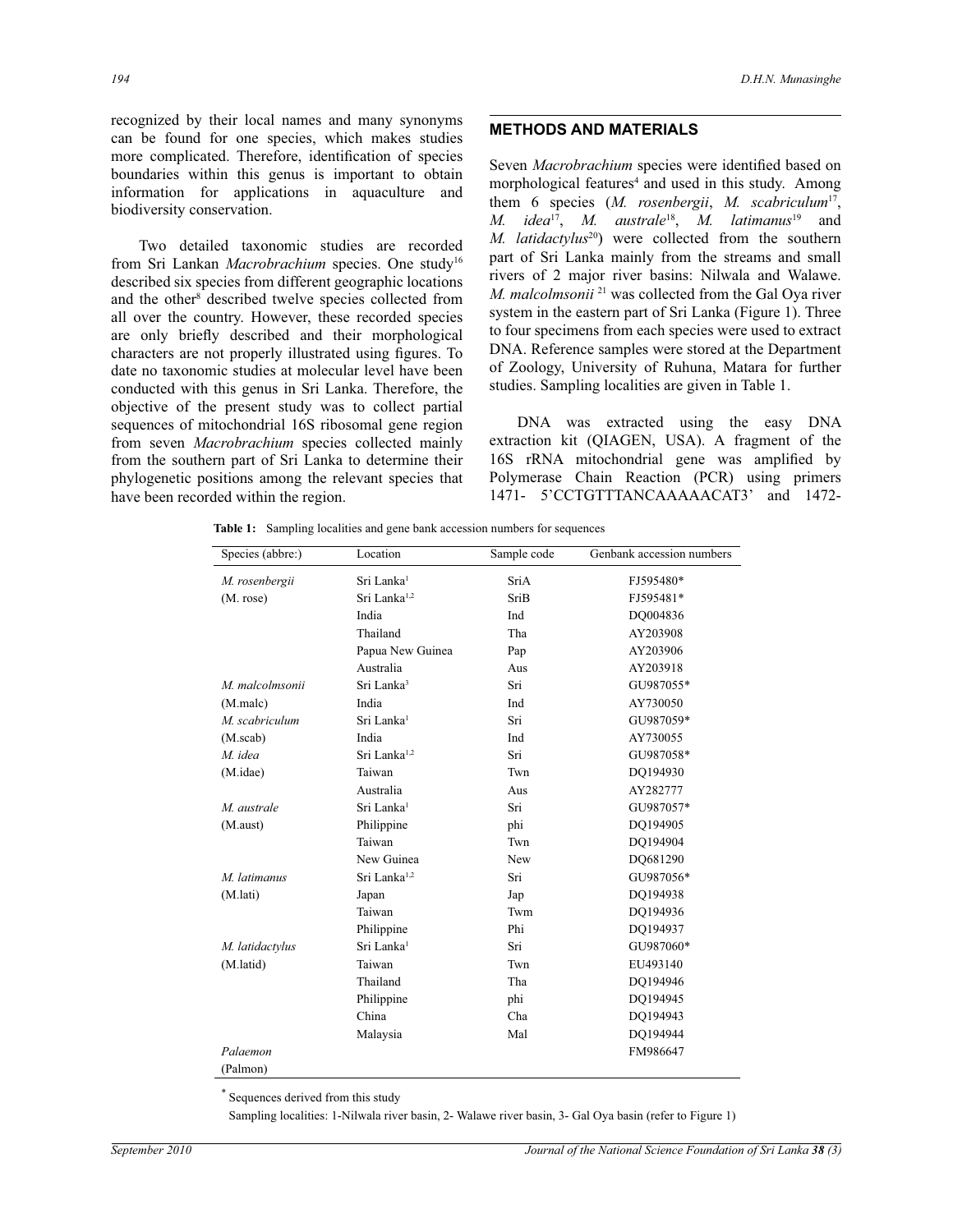| $0.00\,$<br>7.16<br>0.22<br>7.38<br>7.59<br>$7.38$<br>$7.38$<br>7.38<br>17.4<br>$\overline{0}$<br>2.82<br>16.6<br>3.04<br>7.59<br>7.59<br>7.59<br>7.59<br>7.38<br>2.82<br>7.81<br>$\overline{18}$<br>8.05<br>7.83<br>8.05<br>7.83<br>8.26<br>9.34<br>8.04<br>8.69<br>9.13<br>18.1<br>8.91<br>$\overline{17}$<br>2.39<br>8.48<br>8.26<br>8.48<br>8.26<br>9.35<br>9.35<br>9.35<br>19.2<br>9.13<br>8.92<br>9.57<br>$\approx$<br>0.00<br>2.39<br>8.48<br>8.26<br>8.48<br>8.26<br>9.13<br>9.35<br>9.35<br>9.35<br>19.2<br>8.92<br>9.57<br>51<br>9.35<br>1.52<br>1.52<br>1.30<br>8.23<br>8.05<br>8.26<br>8.05<br>9.78<br>8.69<br>9.13<br>9.56<br>8.91<br>$\overline{4}$<br>$\overline{19}$<br>9.77<br>9.53<br>9.10<br>9.53<br>9.53<br>9.32<br>8.88<br>8.88<br>9.54<br>9.97<br>9.76<br>9.76<br>9.54<br>17.2<br>9.11<br>$\overline{13}$<br>0.86<br>8.90<br>8.69<br>8.69<br>9.12<br>8.88<br>8.45<br>8.67<br>8.45<br>9.10<br>9.54<br>9.32<br>9.32<br>9.10<br>16.9<br>8.67<br>$\overline{c}$<br>0.00<br>0.86<br>8.69<br>8.88<br>8.45<br>8.45<br>9.10<br>9.10<br>8.90<br>8.69<br>9.12<br>8.67<br>9.54<br>8.67<br>9.32<br>9.32<br>$\Box$<br>$\equiv$ | 2.38<br>0.65<br>16.6<br>0.43<br>0.21<br>23<br>1.95<br>1.29<br>16.4<br>1.73<br>1.73<br>1.52<br>22<br>7.38<br>7.59<br>7.16<br>17.4<br>7.38<br>7.38<br>7.38<br>$\overline{z}$<br>0.22<br>7.59<br>7.59<br>7.38<br>17.7<br>7.59<br>7.59<br>7.81<br>20 |
|-----------------------------------------------------------------------------------------------------------------------------------------------------------------------------------------------------------------------------------------------------------------------------------------------------------------------------------------------------------------------------------------------------------------------------------------------------------------------------------------------------------------------------------------------------------------------------------------------------------------------------------------------------------------------------------------------------------------------------------------------------------------------------------------------------------------------------------------------------------------------------------------------------------------------------------------------------------------------------------------------------------------------------------------------------------------------------------------------------------------------------------------|--------------------------------------------------------------------------------------------------------------------------------------------------------------------------------------------------------------------------------------------------|
|                                                                                                                                                                                                                                                                                                                                                                                                                                                                                                                                                                                                                                                                                                                                                                                                                                                                                                                                                                                                                                                                                                                                         |                                                                                                                                                                                                                                                  |
|                                                                                                                                                                                                                                                                                                                                                                                                                                                                                                                                                                                                                                                                                                                                                                                                                                                                                                                                                                                                                                                                                                                                         |                                                                                                                                                                                                                                                  |
|                                                                                                                                                                                                                                                                                                                                                                                                                                                                                                                                                                                                                                                                                                                                                                                                                                                                                                                                                                                                                                                                                                                                         |                                                                                                                                                                                                                                                  |
|                                                                                                                                                                                                                                                                                                                                                                                                                                                                                                                                                                                                                                                                                                                                                                                                                                                                                                                                                                                                                                                                                                                                         |                                                                                                                                                                                                                                                  |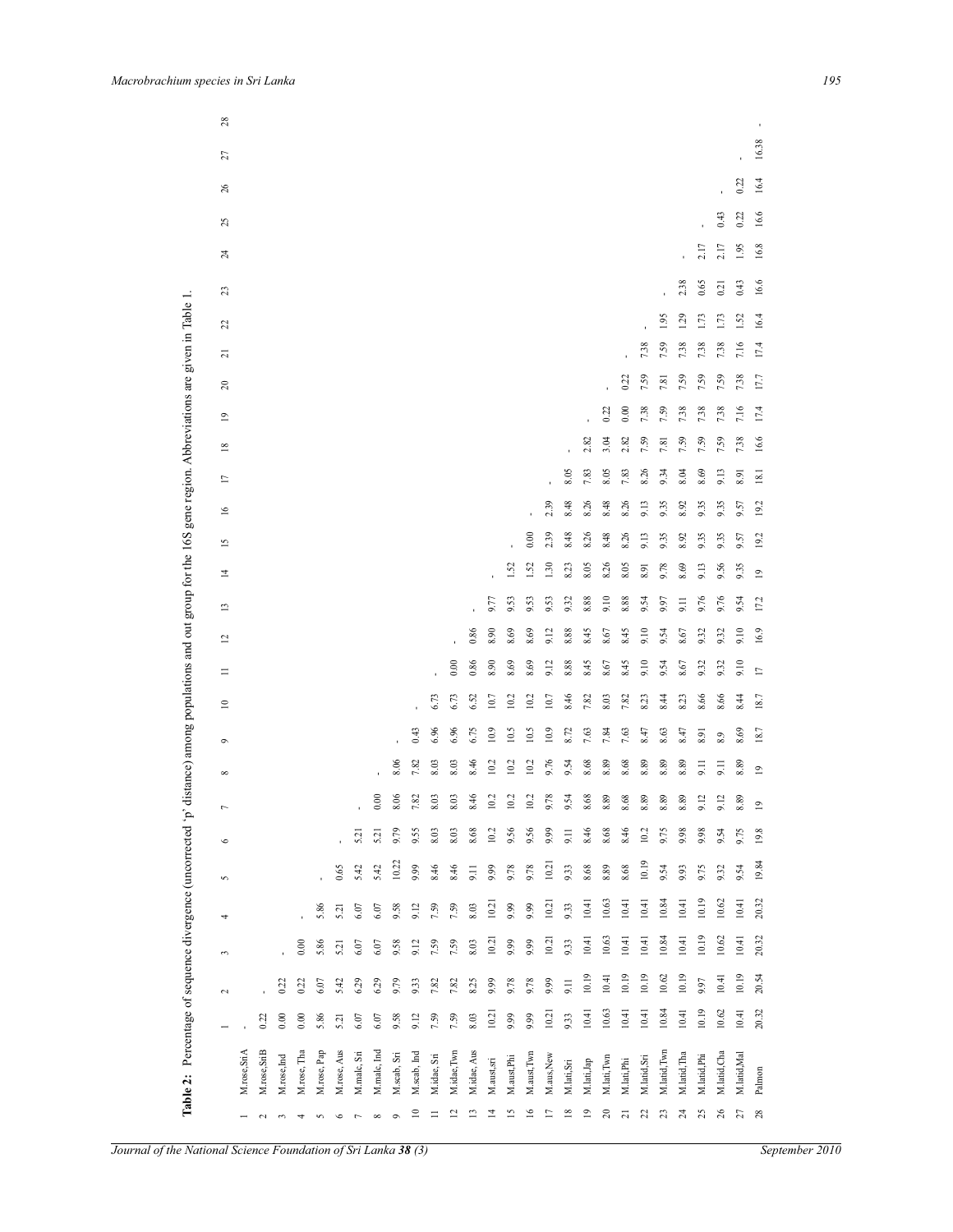

Figure 1: Sampling localities of the current study



relationship. Refer Table 1 for abbreviations.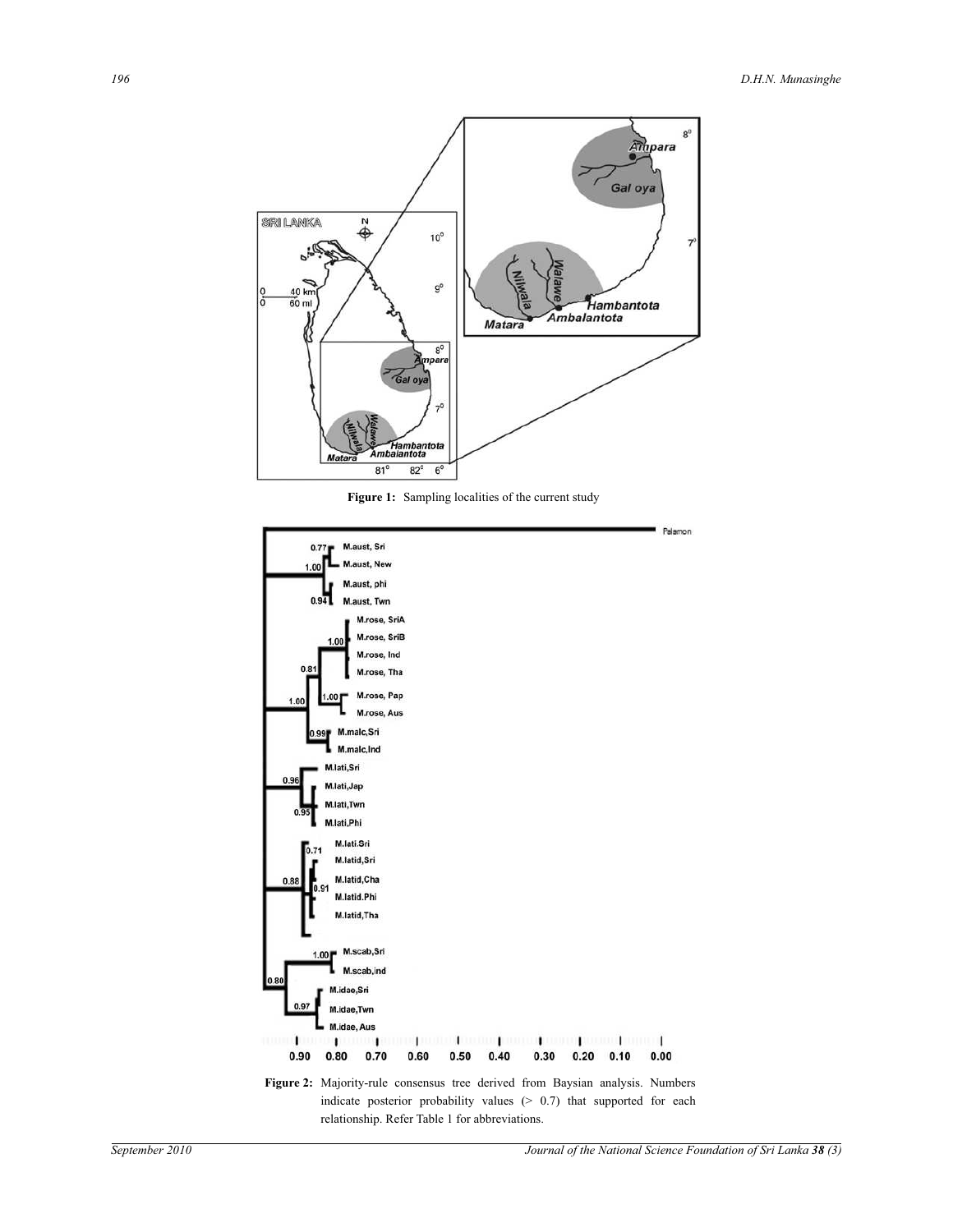5'AGATAGAAACCAACCTGG3' described in a previous study<sup>22</sup> which were initially designed for freshwater crayfish. Double stranded PCR products were obtained in a total reaction volume of  $25 \mu L$ , containing 5 µL of 10X PCR buffer, 0.4 mM of each dNTP, 0.8 µM of each primer,  $4 \text{ mM } MgCl_2$ , 1 unit of Taq polymerase and 2 µL of DNA extract. PCR amplification was carried out using the following temperature regime: an initial denaturation step of  $95^{\circ}$ C for 5 min, followed by 30 cycles of  $95^{\circ}$ C for 30 s, an annealing temperature of 50 $\degree$ C for 30 s and an extention of 72 $\degree$ C for 30 s. This was followed by an additional extension of  $72^{\circ}$ C for 3 min. PCR products were purified using a QIAGEN QIAquick PCR purification kit, with a final elution volume of 50  $\mu$ L per individual. The quality of the PCR products was visualized on 1.5% agarose gels. Sequencing was carried out in both directions using the same primer pairs for PCR. Sequences were obtained using the Big Dye Terminator version 3.1 protocol (Applied Biosystems, USA) and analyzed using an ABI 3130xl Genetic Analyzer (with KB base caller; Applied Biosystems, USA).

 Sequence chromatograms were viewed and edited manually using a combination of Edit View and SeqPup programmes<sup>23</sup>. Once edited, multiple alignments were performed using Clustal  $X$  programme<sup>24</sup> with multiple alignment parameters of gap penalty equal to 10−15 and gap extension penalty equal to 3−5. Positions of uncertain alignment were excluded to produce a stable data set. Sequences were then imported into PAUP 4.0b10 programme<sup>25</sup> for phylogenetic analysis. Additional sequences for the recorded species within the region and out group species <sup>26</sup> were collected from Genebank (Table 1) and used to justify the phylogenetic positions of Sri Lankan species among them. Sequences derived for this study were deposited in Genebank (Accession number GU987055 - GU987060 and FJ595480 - FJ595481) (Table 1).

 Bayesian analyses (BA) were performed with MrBayes version  $3^{27}$  using the model selected by MrModeltest programme<sup>28</sup>. Markov chain Monte Carlo (MCMC) chains were run for  $1x10<sup>6</sup>$  generations, and trees were saved each 100 generations (with the  $1<sup>st</sup>$ 1000 trees being discarded as 'burn in'). The probability values greater than 95% were considered as significant support for relationships. The neighbour-joining analyses [Minimum Evolution option (ME)] were performed using distance calculated under the same model of evolution as the Bayesian analysis. Maximum Parsimony (MP) analyses were performed with gaps treated as missing data and heuristic search option was used with tree bisectionreconnection (TBR) branch swapping and 100 stepwise random additions. Bootstrapping was performed with

1000 replicates for all analyses. The level of support for each analysis is indicated on clads of the phylogenetic tree.

#### **RESULTS**

Sequences of approximately 471bp in length were obtained from 16S rRNA gene. The mean nucleotide composition was  $A = 36.58\%$ ,  $T = 30.57\%$ ,  $C= 22.57\%$ ,  $G=10.28\%$ . This indicates that the 16S rRNA region of the mtDNA is the adenosine and thymine rich in the palaemonids. On the basis of the ModelTest , the GTR+I+G model of sequence evolution was chosen and the parameters specified by this model  $[(A-C)=1.1231]$ ,  $(A-G)$  20.5595,  $(A-T)=2.0745$ ,  $(C-G)=0.0001$ ,  $(C-T)=9.5918$ ,  $(G-T)=1.0000$  and gamma distribution parameter=0.2301] were used for further analysis. Pairwise distances (uncorrected 'p' distance) for the data set are given in Table 2.

 In this study, the estimated intraspecific nucleotide divergence level varied from 0 − 6.07% while it varied from  $5.21 - 10.84\%$  for the interspecific level. All three methods of phylogenetic analysis (BA, MP, ME) produced identical tree topologies. Five clades were derived: *M. australe* group, *M. malcolmsonii* + *M. rosenbergii* group, *M. latimanus* group, *M. latidactylus* group and *M. scabriculum* + *M. idae* group. However, the generated dendogram did not resolve the deeper level phylogenetic relationships (Figure 2).

## **DISCUSSION**

This study was based on mitochondrial 16S rRNA gene region of seven *Macrobrachium* species collected from different geographical regions. The analysis resulted in five clades and four of them produced monophyletic lineages. *M. malcolmsonii* made a sister clade to *M. rosenbergii* while *M. scabriculum* joined with *M. idea*  (Figure 2).

 Congeneric crustacean species commonly exhibit significant differences at the 16S rRNA mtDNA gene ranging from  $2 - 17\%$  sequence divergence<sup>29-32</sup>. This divergence range is also supported by other recent studies conducted on *Macrobrachium* species<sup>9-11,14</sup>. Therefore, the divergence levels that became evident in this study between and among species are typical for those observed between crustacean species (Table 2).

 *M. australe* showed the lowest intraspecific nucleotide divergence that varied from  $0 - 2.4\%$ . *M. australe* group is defined with high support and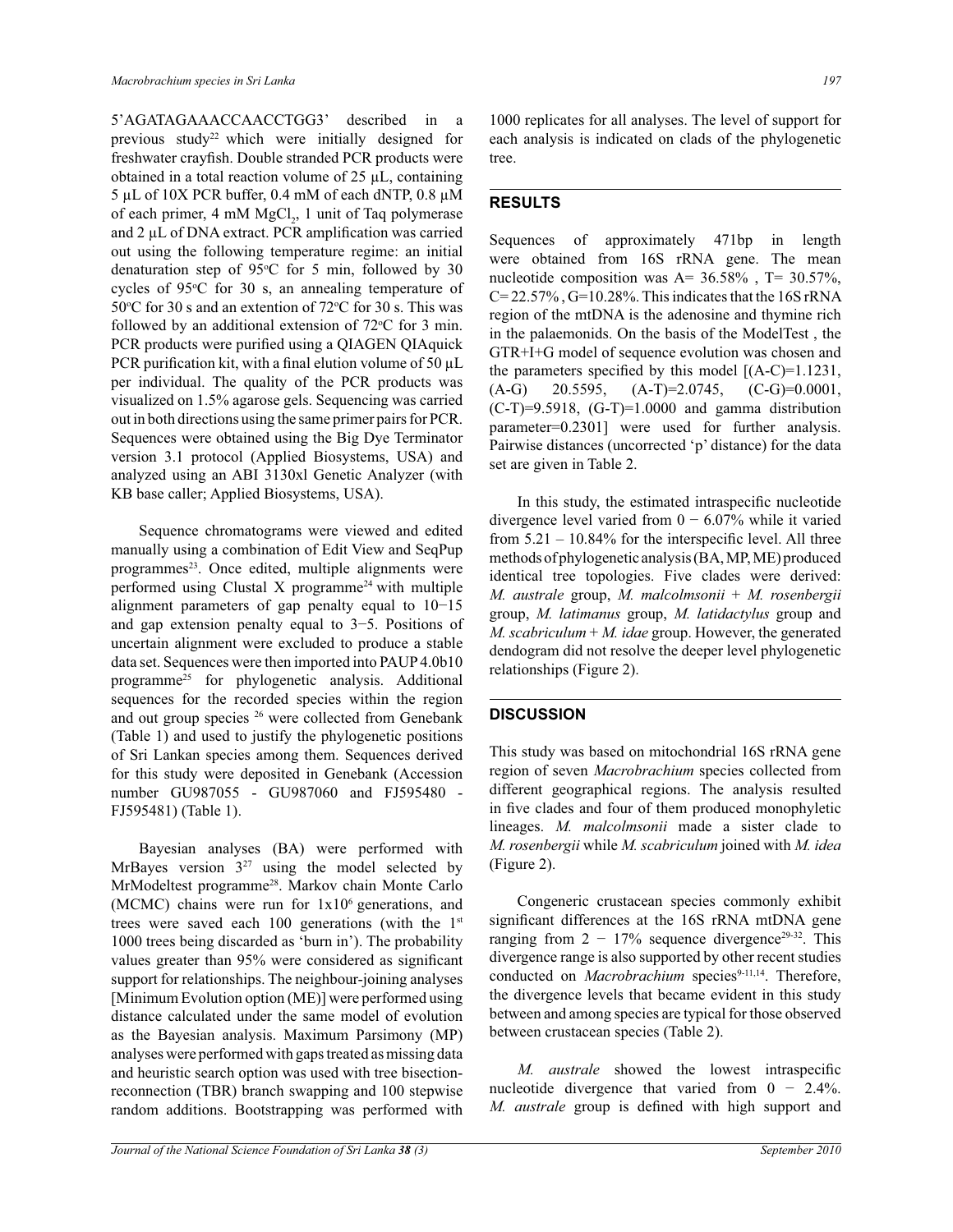contains two clades. The southeast Asian samples were grouped together while Sri Lankan *M. australe* is grouped with New Guinean sample with lower support  $(0.77)$ . The nucleotide divergence level between Sri Lankan and New Guinean sample was 1.3% while the Sri Lankan sample varied from the others with 1.5% divergence level.

 *M. malcolmsonii* formed a sister clade which was basal to *M. rosenbergii*. The nucleotide divergence level between the two species varied from  $5.2 - 6.4\%$ . Two haplotypes were found within Sri Lankan *M.rosenbergii.* The *M. rosenbergii* samples collected from the South and South-East Asia were grouped together to accept the hypothesis of eastern and western division of this species along the Huxley's line suggested by a previous study <sup>33</sup>. The neucleotide sequence divergence between the two clades varied from  $5.2 - 6\%$ . This value was quite similar to the divergence level found between *M. rosenbergii* and *M. malcolmsonii* samples. *M. malcolmsonii* is so far reported from the South Asian region and it is worthwhile to conduct further phylogenetic studies using more gene regions to reveal their relationship.

 In *M. latimanus* group, the Sri Lankan sample was positioned basal to the other samples. This separation of Sri Lankan *M. latimanus* from other samples (nucleotide divergence level 3%) was greatly supported by high bootstrap values. This result was also supported by a previous study<sup>14</sup>, which reported up to 3.2% intra specific sequence divergence levels for *Macrobrachium* species. Within the *M. latidactylus* group, Sri Lankan and Thailand samples have given basal support to the clade. The Sri Lankan sample differed from the inner group by 1.5 − 2.% nucleotide divergence level while this level was 1.2 − 2.2% for the Thailand sample. *M. idae* made a sister clade to *M. scabriculum* with lower support. Within the *M. idae* clade, two Asian samples were similar to each other and showed 0.9% nucleotide divergence level from the Australian sample. *M. scabriculum* is so far reported from South Asian region and the Sri Lankan sample differs from the Indian sample by 0.4% nucleotide divergence level.

 Detailed morphological study of Sri Lankan *Macrobrachium* taxonomy has been conducted previously<sup>8</sup> . In this study, many species have been collected from outside the southern Sri Lanka. From the twelve species described in the above study, the present study has found six species in the southern part of Sri Lanka. However, the previous studies have not highlighted the phylogenetic relationships of the species. The current study is the first molecular based study of the genus *Macrobrachium* in Sri Lanka. More taxon

sampling with additional gene regions are required to better understand the phylogenetic relationships among Sri Lankan samples.

#### **Acknowledgement**

This study was supported by the UNESCO/Keizo-Obuchi Research Fellowship Programme. The author thanks the following: Professor C.M. Austin, Charles Darwin University, Australia, for providing laboratory facilities, Dr. S. Smith and Dr. M. SchaltZ, Charles Darwin University, Australia for the assistance in data analysis Mr. N. Liyanage, former Field Offcier of the National Aquaculture Development Authority for support in collecting samples and the two anonymous reviewers for their comments that improved the quality of this manuscript.

## **References**

- 1. Bate C.S. (1868). On a new genus, with four new species of freshwater prawns. *Proceedings of the Zoological Society of London* **1868**: 363-368.
- 2. Holthuis L.B. (1950). The decapod of the Siboga expedition. part x. the Palaemonidae collected by the Siboga and Snellius expeditions, with remarks on other species, part I: sub family Palaemoninae. *Siboga-Expedition Leiden* **39**: 1-268.
- 3. Johnson D.S. (1973). Notes on some species of the genus *Macrobrachium* (Crustacea: Decapoda: Caridae: Palaemonidae). *Journal of the Singapore National Academy of Science* **3**: 273-291.
- 4. Holthuis L.B. (1980). *FAO Fisheries Synopsis No 125*, FAO Species Catalogue. vol. 01-shrimps and prawns of the world: an annotated catalogue of species of interest to fisheries. Food and Agriculture Organization of the United Nations, Rome.
- 5. Jayachandran K.V. (2001). *Palaemonid Prawns: Biodiversity, Taxonomy, Biology and Management.* Science Publishers Inc., Enfield, USA.
- 6. De Man J.G. (1879). On some species of the genus *Palaemon* Fabar with descriptions of two new forms. *Notes from the Royal Zoological Museum of the Netherlands at Leyden* **1**: 165-184.
- 7. Short J.W. (2004). A revision of Australian river prawn, *Macrobrachium* (Crustacea: Decapoda: Palaemonidae). *Hydrobiologia* **525**: 1-100.
- 8. Costa H.H. (1979). The Palaemonidae of the inland waters of Sri Lanka. *Ceylon Journal of Science (Biological Sciences)* **13**: 39-64.
- 9. Murphy N.P. & Austin C.M. (2003). Molecular taxonomy and phylogenetics of some species of Australian palaemonid shrimps. *Journal of Crustacean Biology* **23**: 169–177.
- 10. Murphy N.P. & Austin C.M. (2004a). Multiple origins of the endemic Australian *Macrobrachium* (Decapoda: Palaemonidae) based on 16S rRNA mitochondrial